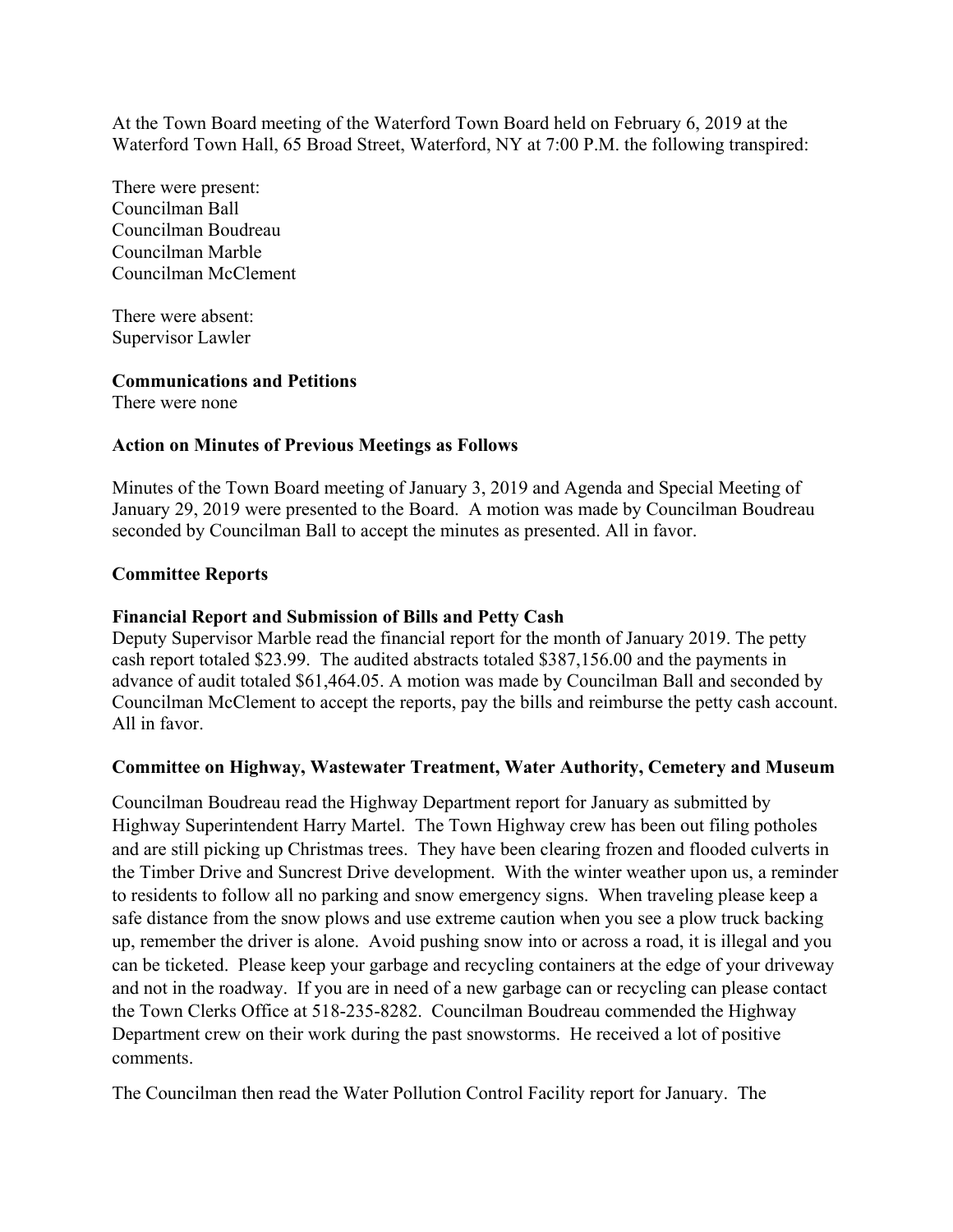department answered 2 alarm calls, checked all pump stations, continued grounds and vehicle equipment maintenance, assisted in plowing snow for the Town Highway on Jan  $20^{th}$ - $21^{st}$ , removed snow and slush from the main building roof. Troy Belting conducted and inspection of the pump control panels and the plant and  $3<sup>rd</sup>$  street pump station. An informal tour of the treatment plant and the CSO's was conducted for a new DEC representative. This report was submitted by Plant Operator Craig Falcone.

Councilman Boudreau read the monthly Water Commissioners report. The water works delivered 24,840,000 gallons of water for the month. The staff completed 41 service call and 26 dig-safe utility locations. The staff installed new AME water meters, maintained equipment, completed weekly safety meeting and monthly water testing and meter reading. With the winter season upon us, community support in keeping hydrants clear for emergency use is greatly appreciated.

# **Committee on Public Safety, Emergency Services, and Liaison to Village**

Councilman Ball read the Police Call Report for January. There was a total of 375 calls. There were 29 traffic tickets issued and 9 arrests. The Department is applying for a grant to aid in traffic enforcement and the Department has already submitted a grant to aid traffic awareness in the St Mary's School area. The Department welcomes back Officer Tim Williams who had been out with an injury. Officer Williams worked hard to get back. The Waterford Halfmoon Fire Department Annual Inspection Banquet was held and a congratulations goes out to Chiefs Goyette, Mulligan and VonVentrop. Both the Waterford and Northside Fire Departments will be participating in an Ice Water Training. As a reminder, pond and lakes have been frozen but this in no means makes them safe, please stay away. The rain and rising water make for unsafe conditions. If you are thinking about ice fishing the conditions are not safe.

# **Committee on Veterans, Grants and Funding, Special Projects, Town Hall and Seniors**

Councilman McClement read the Senior report as submitted by Director Mike Mahoney. A Pot Luck luncheon will be held on Tuesday February 19<sup>th</sup> at 12:30PM, and Senior interested in attending and bringing a dish please call the center at 518-235-8500. The Senior St Patrick's Day luncheon is being planned for March, the date will be announced soon, call the center to sign up. A shopping trip to Colonie Center is scheduled for February  $7<sup>th</sup>$ . On Thursday February 14<sup>th</sup> the Saratoga County Meals program is having a Valentine's Day luncheon at the center at 12 noon. Please call to make a reservation. The Meals Program runs Monday thru Friday at the center from 9am to 1pm. In January, 18 meals were served at the center and 320 meals were delivered for a total of 338 meals. The center is open daily for cards, Bingo and painting on Fridays. New members are always welcome, contact the Senior Center at 518-235-8500 for more information.

**Committee on Youth, Playground, Pool, Festivals, Library, WHUFSD, and Visitor Center**  Councilman Marble stated that we are accepting applications for Lifeguards and swim instructors for the summer pool season. We are looking forward to another great summer at the pool with new programs and activities. Applications can be picked up at dropped off at the Supervisor's office. Applicants must be Red Cross Certified.

# **School:**

Next week- Feb 13<sup>th</sup> at 7 pm there will be a Pops Concert at the WHHS.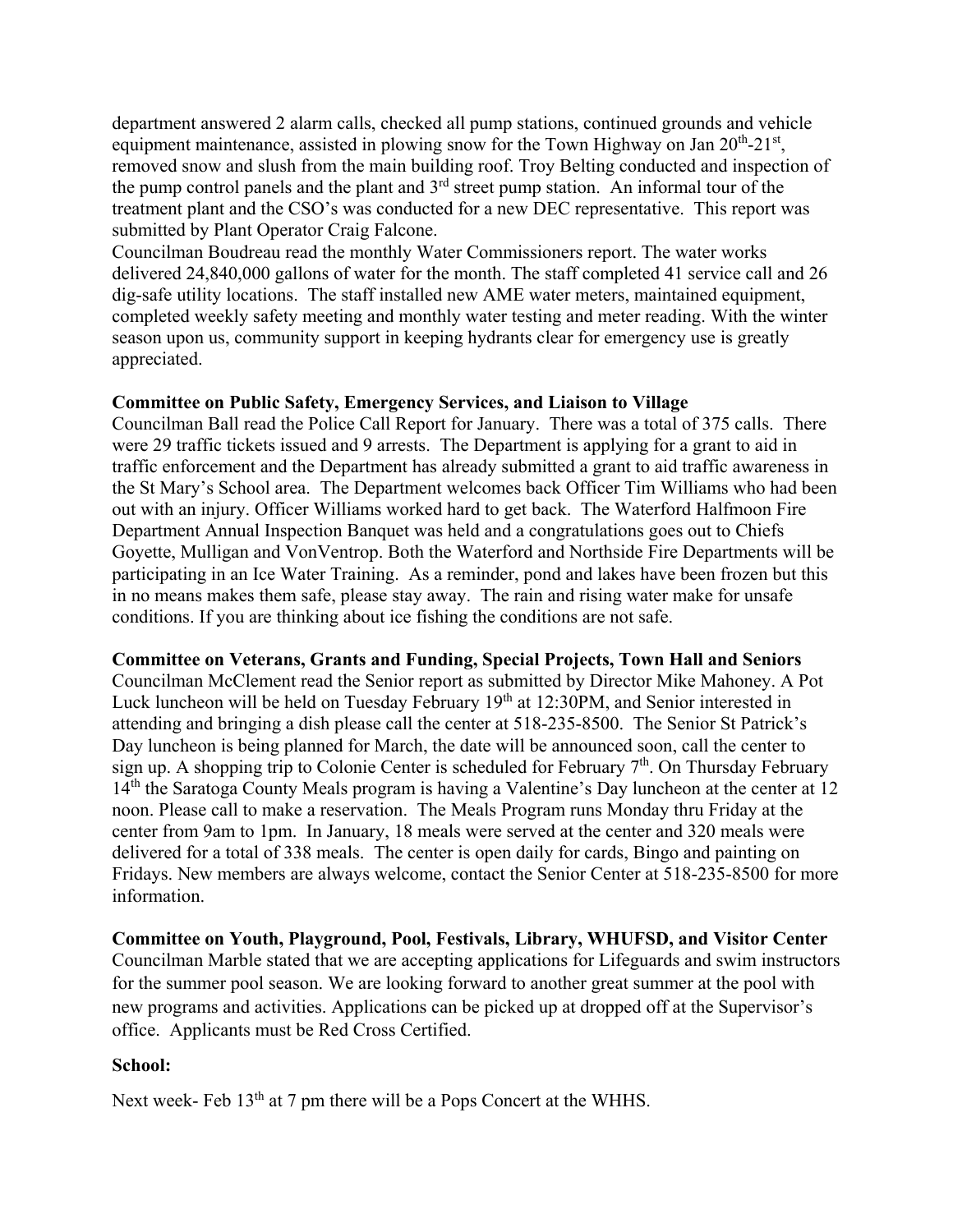Winter Break is the week of Feb 18<sup>th</sup>.

Kindergarten Registration is on Feb 14<sup>th</sup>

On February 27 there will be a dodgeball tournament sponsored by the Army National Guard. Call the school for more information.

On March 1<sup>st</sup> the Drama Group will be performing the play "You're a Good Man Charlie Brown", it will be held in the school auditorium.

# **Library:**

The Library is starting a "Tot Time" program that will be every other Wednesday at 10:30 am. Also check the FB page and calendar on the website for kids' programs taking place during the school break.

The Library will be closed for the President's Day weekend 2/16-2/18. Thanks to Mary Shannon Carrigan for her assistance in securing a \$4000 grant from the Southern Adirondack Library System to upgrade the lighting in our adult reading areas and staff office. Next friends meeting is Sat Feb 16<sup>th</sup> at 10:45 am at Van Schoonhoven Square, all are welcome. The library is also displaying artwork from Diane Steele's watercolor class throughout the month of February.

At this time Deputy Supervisor Marble introduced Ed Hernandez of Adirondack Mountain Engineering. Mr. Hernandez spoke on the Mohawk Gateway Streetscape Project. The scope is to improve Saratoga Avenue from Clifton Street to Fulton Street. The Town received three grants for the project: \$370,000 from the Department of State, \$350,000 from NYSDOT, and a reverse betterment in the amount of \$100,000 from NYSDOT. The project is to improve the streetscape/aesthetics along Saratoga Avenue with new sidewalks, lighting, benches, and new crosswalks. The betterment grant from NYSDOT will work to improve repave/stripe and address drainage in the area near McDonalds. The next step is for the Town Board to schedule a public presentation meeting.

# **General Orders**

RESOLUTION # 16

WHEREAS, Christine Roylance (the "Property Owner") has commenced litigation against the

Town to contest the 2018 real property assessment of her property located at 38 Eighth Street

(Tax ID No. 291.82-1-25);

WHEREAS, the parties have discussed settlement and reached terms that are mutually agreeable; NOW THEREFORE BE IT RESOLVED that the Town Board hereby authorizes the attorneys

for the Town to execute the necessary settlement documents to affix an assessed value of

\$230,000.00 for the 2018 Town tax assessment roll;

BE IT FURTHER RESOLVED that the Town Assessor is directed to calculate and issue any refund due to the Property Owner based upon said reduced tax assessment.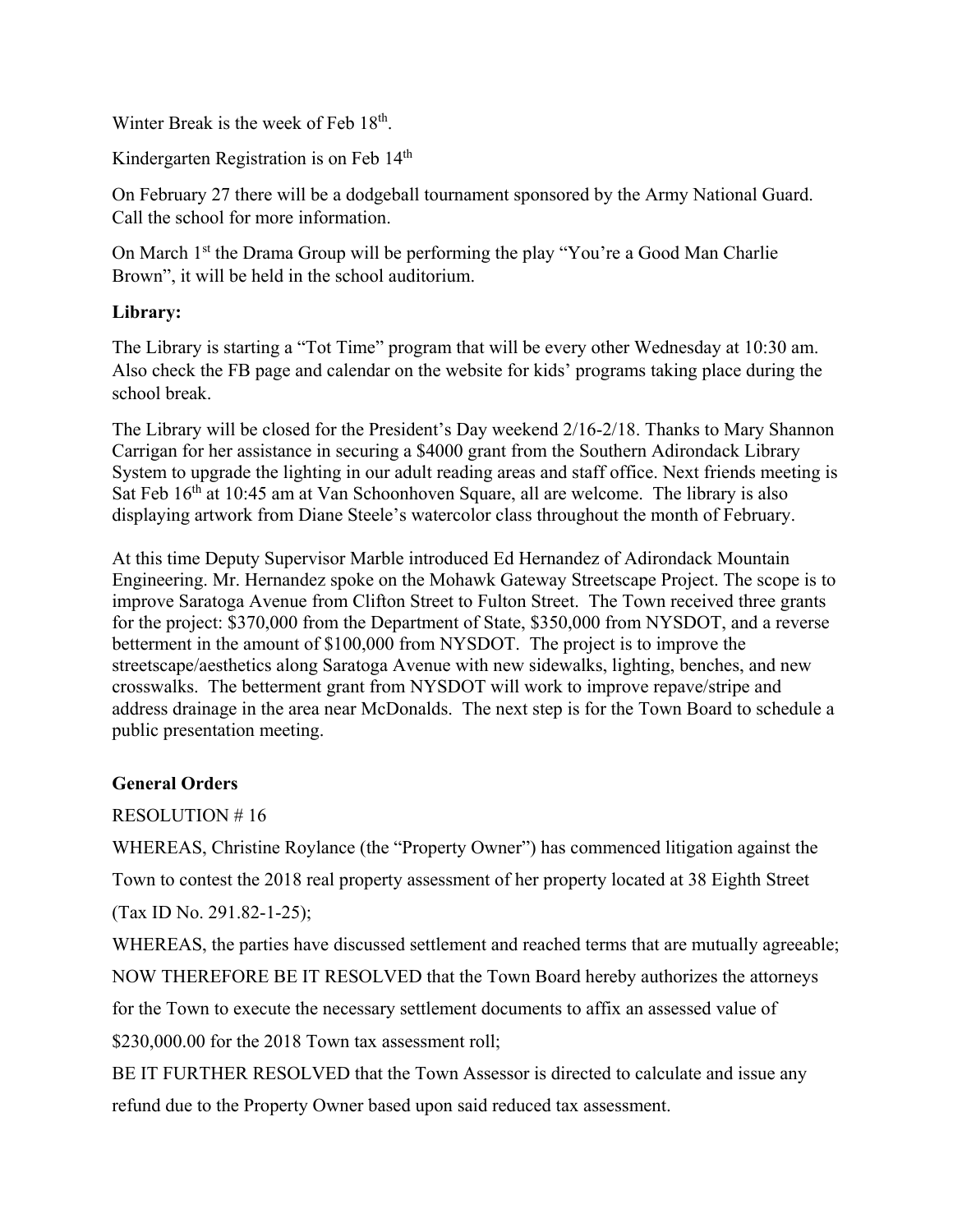Offered By Councilman McClement Seconded By Councilman Boudreau

Councilman Ball yes Councilman Boudreau yes Councilman Marble yes Councilman McClement yes

# RESOLUTION # 17

WHEREAS, in 2016, the Department of State approved a grant for the Town of Waterford to undertake a streetscape project (known as the Mohawk Gateway Streetscape Project) along Saratoga Avenue (NY 32) between Clifton Street/Museum Lane and Fulton Street to improve the appearance of the Town's southerly gateway; and

WHEREAS, the scope of work includes a full design of the streetscape along Saratoga Avenue and is anticipated to include the design of the following items:

- a. Lighting that allows for flags and flower baskets;
- b. Street Furnishings;
- c. Gateway Markers;
- d. Trees and Landscaping;
- e. Improved Crosswalks;
- f. Sidewalk improvements and/or repairs;
- g. Improved Utility Strips between sidewalks and curbing;
- h. Addressing minor stormwater puddling issues via a NYSDOT Reverse Betterment;
- i. Water Utility Work;
- j. Resurfacing

WHEREAS, the scope of work also includes an enhancement study for the grounds, circulation and appeal of the Waterford Historical Museum and Cultural Center; and

WHEREAS, the grant provided is for \$740,000 with a Town share equaling 50% of the grant cost; and

WHEREAS, the project has a contract expiration date of October 1, 2019; and

WHEREAS, the Town of Waterford agrees to maintain the improvements made as part of the project; and

WHEREAS, it is in the public's interest to have an information meeting to explain the scope and details of this project.

NOW THEREFORE BE IT RESOLVED, that the Town of Waterford hereby schedules a public information meeting to be held at the Town Hall on Tuesday, February 26, 2019 at 7:00 PM to discuss the Mohawk Gateway Streetscape Project.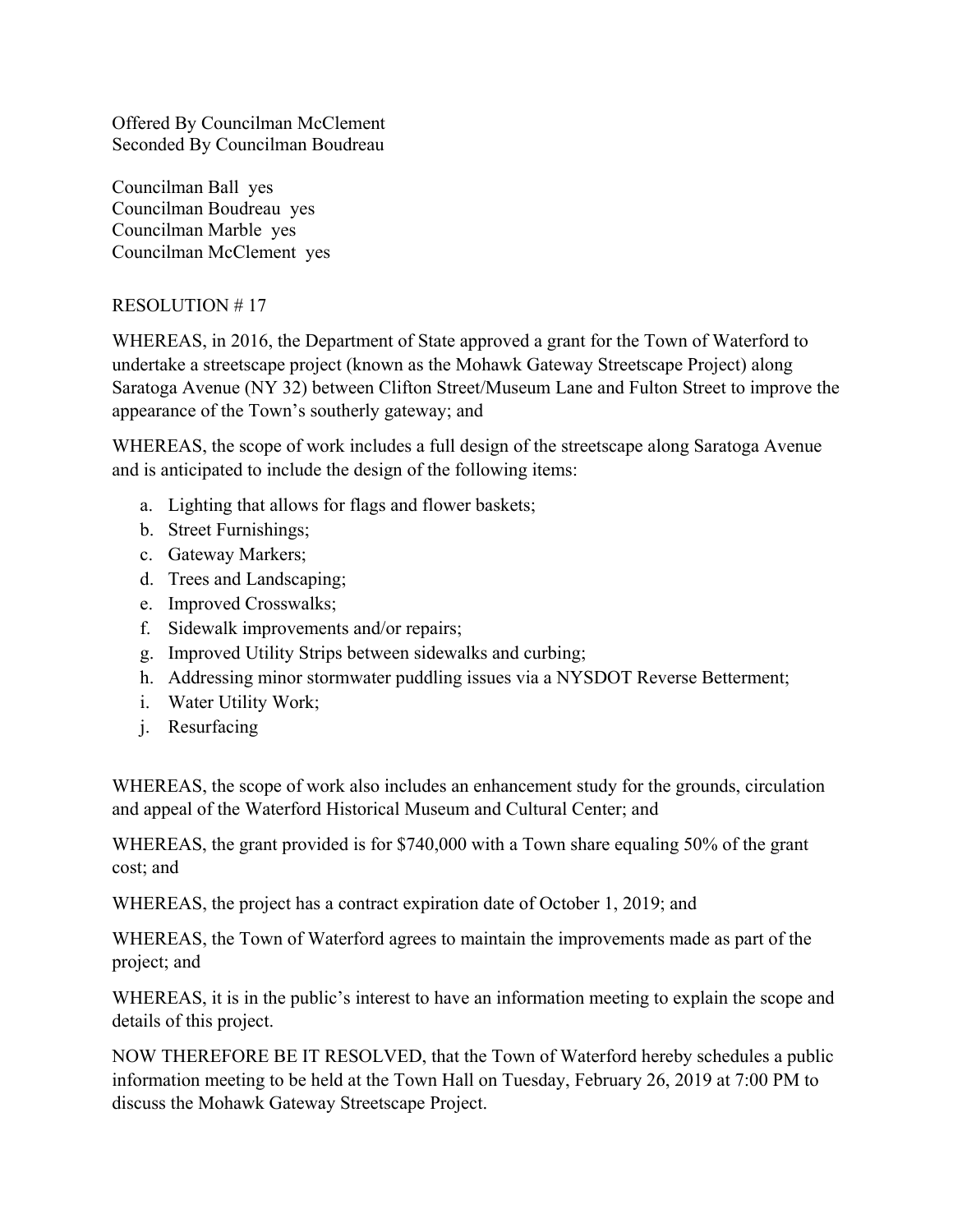Offered By Councilman Boudreau Seconded By Councilman McClement Councilman Ball yes Councilman Boudreau yes Councilman Marble yes Councilman McClement yes

## RESOLUTION # 18

Resolved that the contract between JB Design Co. and the Town of Waterford be amended as JB Design Co. has legally changed their name to 22 Design and the necessary paperwork has been filed with the Town Supervisor's Office.

Offered By Councilman Ball Seconded By Councilman Boudreau Councilman Ball yes Councilman Boudreau yes Councilman Marble yes Councilman McClement yes

## RESOLUTION # 19

Be it Resolved that Town Board of the Town of Waterford hereby changes Mary Stalker's title from "Events Coordinator" to "Part Time Events Clerk".

Offered By Councilman McClement Seconded By Councilman Boudreau Councilman Ball yes Councilman Boudreau yes Councilman Marble yes Councilman McClement yes

# RESOLUTION # 20

RESOLVED, that the Supervisor be and he is hereby authorized to sign a contract with SEA Property Maintenance for 2019 lawn care at the Waterford Rural Cemetery.

Offered By Councilman Boudreau Seconded By Councilman McClement Councilman Ball yes Councilman Boudreau yes Councilman Marble yes Councilman McClement yes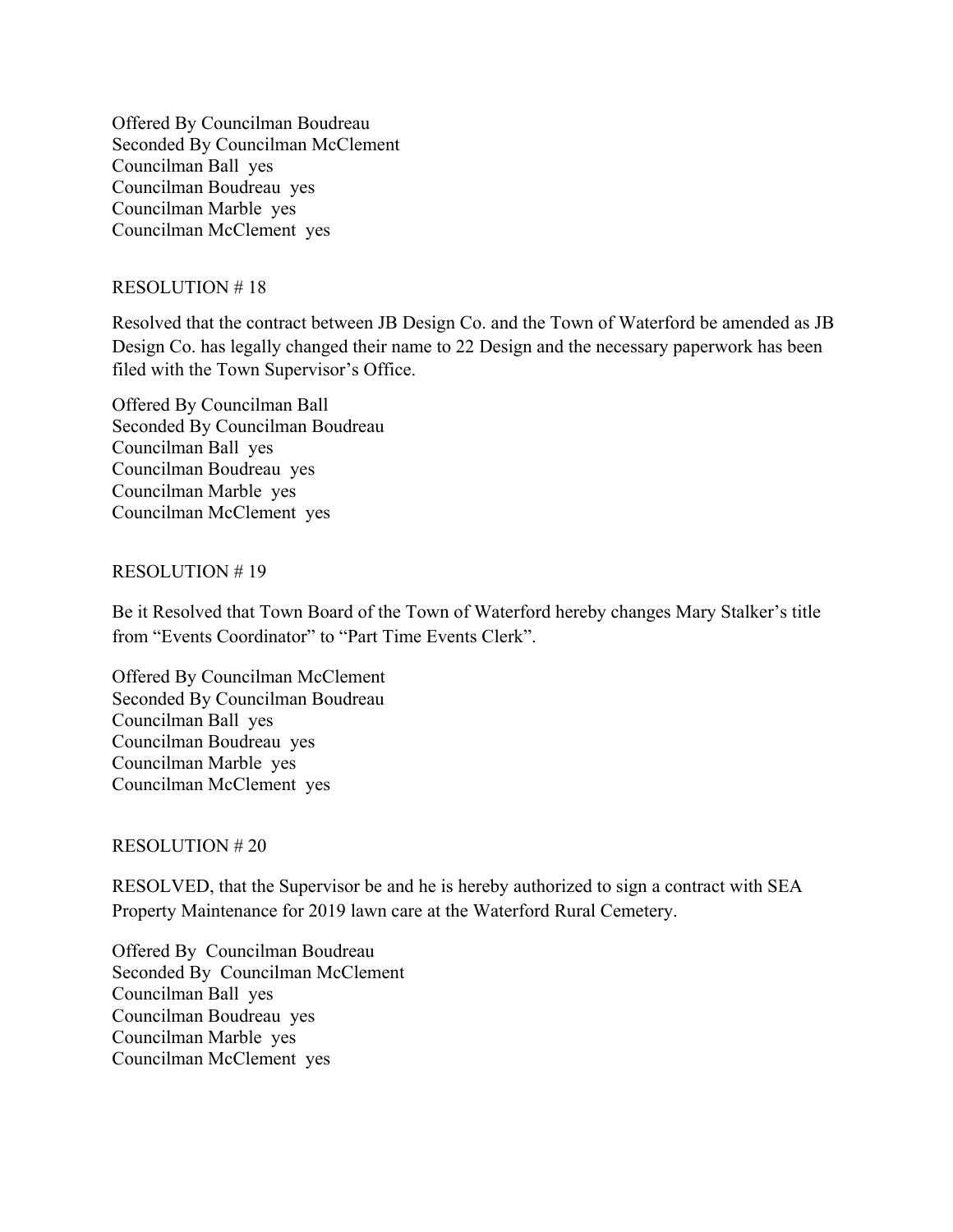## RESOLUTION # 21

Be it Resolved that the Supervisor be and he is hereby authorized to apply for a Household Hazardous Waste State Assistance Grant thorough NYS Department of Environmental Conservation.

Offered By Councilman Boudreau Seconded By Councilman McClement Councilman Ball yes Councilman Boudreau yes Councilman Marble yes Councilman McClement yes

## RESOLUTION # 22

WHEREAS, the Town Board has previously adopted a local law, Town Code Section 158-9 regulating and designating stop intersections, and related Town Code Section 158-40 providing a schedule of those designated stop intersections; and

WHEREAS, the Town Board desires to amend said law Section 158-40 to add and remove additional stop intersections; and NOW THEREFORE, BE IT RESOLVED that the Town Board hereby calls for a public hearing to be held on March 5, 2019 at 7:00 p.m. at Town Hall, 65 Broad Street, Waterford, New York, at which time the public may comment on the text of said law as annexed hereto.

Offered By Councilman Boudreau Seconded By Councilman McClement Councilman Ball yes Councilman Boudreau yes Councilman Marble yes Councilman McClement yes

# RESOLUTION # 23

RESOLVED, that Town Board of the Town of Waterford hereby authorizes the Town Supervisor to appeal the judicial decision of the Town of Waterford's lawsuit against New York State Department of Environmental Conservation regarding the Town of Colonie Landfill and further authorizes Miller, Mannix, Schachner and Hafner LLC to move forward with the appeal of the judicial decision on behalf of the Town of Waterford.

Offered By Councilman Ball Seconded By Councilman McClement Councilman Ball yes Councilman Boudreau yes Councilman Marble yes Councilman McClement yes